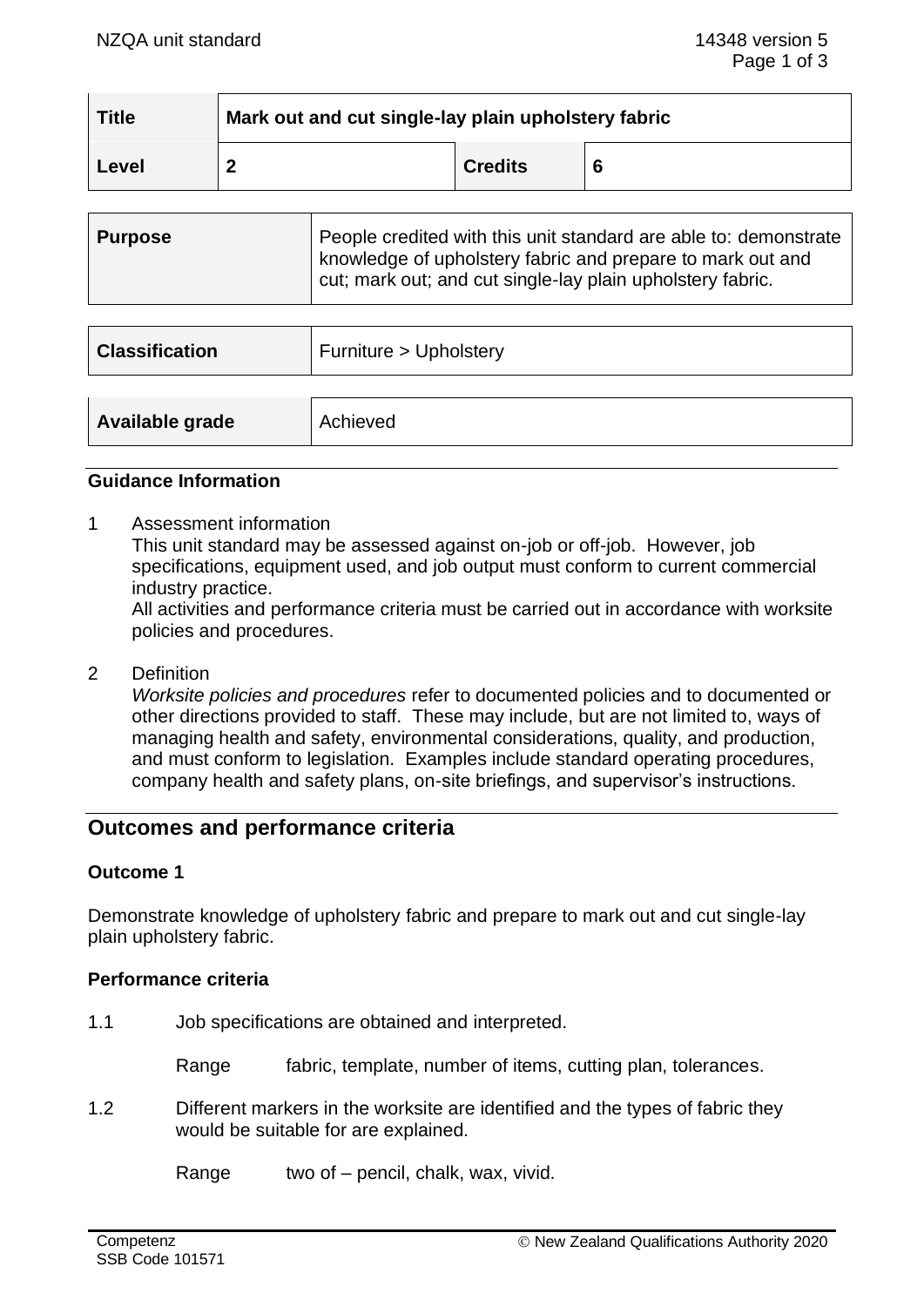1.3 Equipment for job is selected in accordance with job specifications and confirmed to be in good working order.

> Range marker or markers, measuring tool, straight edge, cutting tool, templates.

- 1.4 Fabric is selected in accordance with job specifications.
- 1.5 The purpose of checking batch numbers and colours of fabric rolls is explained.
- 1.6 Common flaws found in fabric are explained in terms of their impact on upholstery work.

Range knots in yarn, crush marks, freighting damage.

1.7 Ways to identify flaws in fabric and actions to be taken when flaws are found are explained.

Range manufacturer's indicators, visual inspection.

## **Outcome 2**

Mark out single-lay plain upholstery fabric.

#### **Performance criteria**

2.1 Pattern or template is placed on fabric to ensure layout of cutting plan meets job specifications.

Range minimise waste, fabric direction, fabric defects.

2.2 Marker is used to mark out fabric and label panels in accordance with job specifications.

Range clear line, marks line up with templates, tolerance.

2.3 Fabric usage is recorded while marking out fabric.

## **Outcome 3**

Cut single-lay plain upholstery fabric.

## **Performance criteria**

- 3.1 Cutting tools are used to cut fabric within specified tolerances in accordance with job specifications.
- 3.2 Cut fabric pieces are stacked, ready for the sewer.
- 3.3 Unused fabric rolls are labelled.

Range metres left, job number or fabric type, colour, supplier.